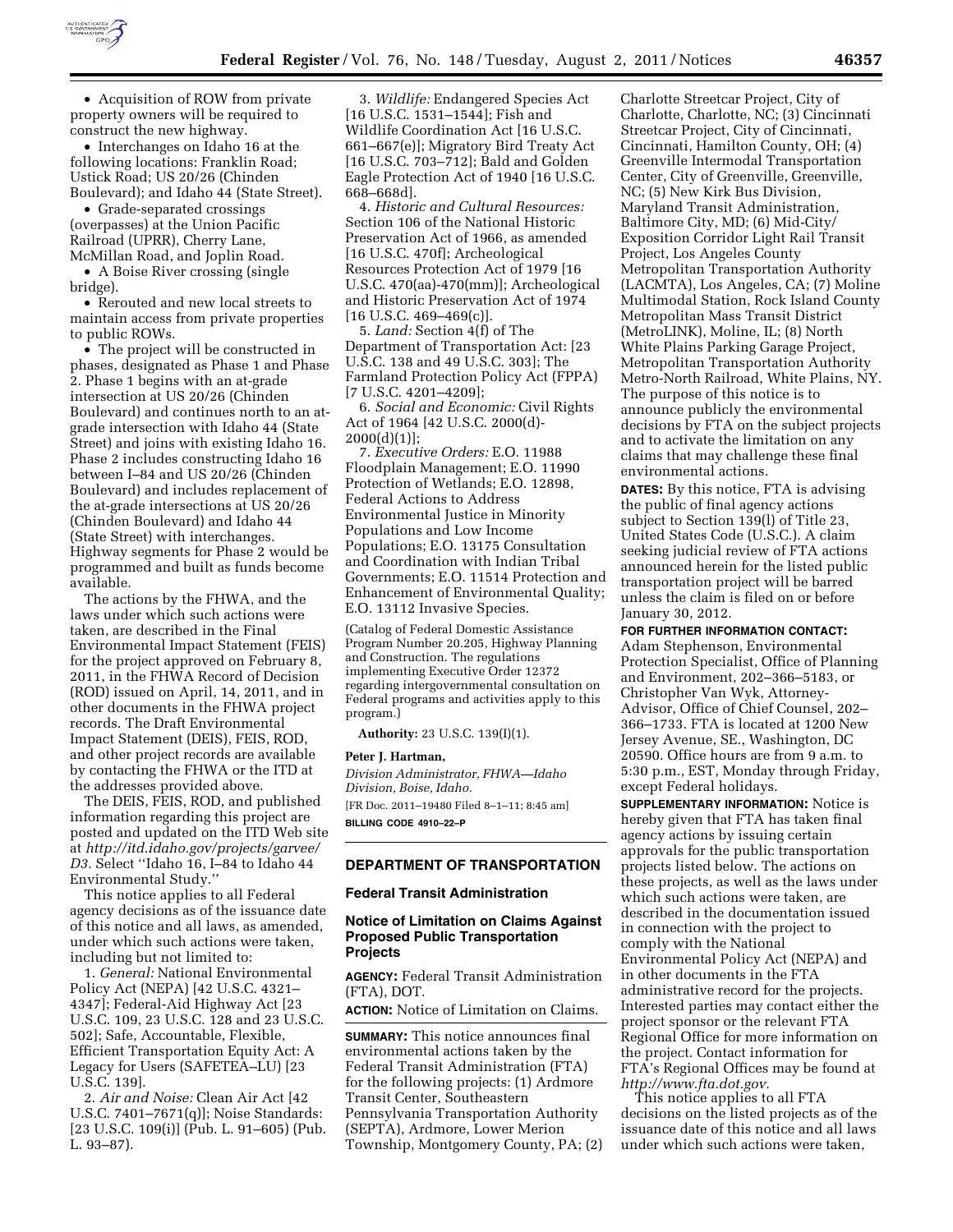including, but not limited to, NEPA [42 U.S.C. 4321–4375], Section 4(f) of the Department of Transportation Act of 1966 [49 U.S.C. 303], Section 106 of the National Historic Preservation Act [16 U.S.C. 470f], and the Clean Air Act [42 U.S.C. 7401–7671q]. This notice does not, however, alter or extend the limitation period of 180 days for challenges of project decisions subject to previous notices published in the **Federal Register**. The projects and actions that are the subject of this notice are:

1. *Project name and location:*  Ardmore Transit Center, Ardmore, Lower Merion Township, Montgomery County, PA*. Project sponsor:*  Southeastern Pennsylvania Transportation Authority (SEPTA). *Project description:* The project is the Ardmore Transit Center, which will be located between, approximately, Station Avenue and the Amtrak Line and Anderson Avenue and the Lower Merion Township Building. The transit center will consist of three main elements: The reconstructed Ardmore Station, located on the site of the existing train station; the parking garage, located on the site of the existing municipal (Athensville) parking lot; and a mixed-use building with below grade parking for tenants, located at the site of the existing SEPTA/Amtrak and municipal parking lots. *Final agency actions:* Section 106 finding of no historic properties affected; no use of Section 4(f) properties; regional and project-level air quality conformity determination; and a Finding of No Significant Impact (FONSI) dated June 2011. *Supporting documentation:*  Environmental Assessment dated February 2011.

2. *Project name and location:*  Charlotte Streetcar Project, Charlotte, NC. *Project sponsor:* City of Charlotte. *Project description:* The project is a conventional in-street-running electric streetcar operating in mixed traffic along a l0-mile corridor, beginning at Rosa Parks Place Community Transit Center, and proceeding through downtown Charlotte to the proposed Charlotte Gateway Station, the Charlotte Transportation Center, and finally to the Eastland Community Transit Center. A streetcar vehicle maintenance facility will be constructed in a future phase of the project. *Final agency actions:*  Section 106 finding of no adverse effect; Section 4(f) *de minimis* impact determination; regional and projectlevel air quality conformity; and a Finding of No Significant Impact (FONSI) dated June 22, 2011. *Supporting documentation:* Draft

Environmental Assessment dated March 28, 2011.

3. *Project name and location:*  Cincinnati Streetcar Project, Cincinnati, OH. *Project sponsor:* City of Cincinnati. *Project description:* The project is a streetcar system that will include one set of at-grade tracks placed along 3.1 miles of city streets, along with 16 new stops with shelters. The project also includes four traction power stations and a maintenance and storage facility. *Final agency actions:* a Section 106 Memorandum of Agreement; no use of Section 4(f) properties; project-level air quality conformity; and a Finding of No Significant Impact (FONSI) dated June 2011. *Supporting documentation:*  Environmental Assessment dated March 2011 and Supplemental Environmental Assessment dated May 2011.

4. *Project name and location:*  Greenville Intermodal Transportation Center, Greenville, NC. *Project sponsor:*  City of Greenville. *Project description:*  The project will construct an intermodal transportation center (ITC) in downtown Greenville. The project would include a two-story transfer center with space for public areas, ticketing services, support facilities, small retail areas, covered bus bays, limited automobile parking, taxi waiting space, and space for regional bus services. *Final agency actions:* a Section 106 Memorandum of Agreement; Section 4(f) determination; and a Finding of No Significant Impact (FONSI) dated June 2011. *Supporting documentation:* Environmental Assessment dated April 2011.

5. *Project name and location:* New Kirk Bus Division, Baltimore City, MD. *Project sponsor:* Maryland Transit Administration. *Project description:* The project is to expand and modernize the existing Kirk Division bus garage and maintenance facility. *Final agency actions:* Section 106 finding of no historic properties affected; no use of Section 4(f) properties; and a Finding of No Significant Impact (FONSI) dated April 2011. *Supporting documentation:*  Environmental Assessment dated March 2011.

6. *Project name and location:* Mid-City/Exposition Corridor Light Rail Transit Project, Los Angeles, CA. *Project sponsor:* Los Angeles County Metropolitan Transportation Authority. *Project description:* The Mid-City/ Exposition Corridor Light Rail Transit Project consists of a light rail system that would run 8.6 miles from 7th Street/Metro Center Station in Downtown Los Angeles to the intersection of Washington and National Boulevards in Culver City. The light rail transit fixed guideway would operate in a dual track configuration mainly atgrade in selected streets or in an exclusive LACMTA-owned Right-of-Way. FTA reviewed information provided by LACMTA on project enhancements proposed since the FTA issued a First Addendum to the Record of Decision (ROD) in March 2009. Since the First Addendum, the project changed to include the addition of the Farmdale Station, which requires construction of a new Dorsey High School staff parking lot. The Farmdale Station and associated parking lot construction were fully evaluated in a Supplemental Environmental Assessment/Finding of No Significant Impact (EA/FONSI). The revised project also includes modification of the Storage and Inspection Facility at Long Beach Avenue. The concept for the Storage and Inspection Facility is similar to the Midday Layover Facility that was originally proposed in the Final Environmental Impact Statement/ Environmental Impact Report (EIS/EIR), and would not result in any environmental changes or new potentially significant environmental impacts beyond those evaluated in the Final EIS/EIR. *Final agency actions:*  FONSI, dated November 2010 and the Second Addendum to the ROD signed June 2011. *Supporting documentation:*  Final EIS/EIR dated October 2005; Supplemental EA, dated October 2010.

7. *Project name and location:* Moline Multimodal Station, Moline, IL. *Project sponsor:* Rock Island County Metropolitan Mass Transit District (MetroLINK). *Project description:* The project is to construct a Multimodal Station in Moline, IL, which includes the adaptive re-use of a six-story warehouse located at 1201 4th Avenue. *Final agency actions:* Section 106 finding of no adverse effect; *de minimis*  impact to Section 4(f) properties; and Documented Categorical Exclusion and FTA Findings dated June 2011. *Supporting documentation:*  Documented Categorical Exclusion and FTA Findings dated June 2011.

8. *Project name and location:* North White Plains Parking Garage Project, White Plains, NY. *Project sponsor:*  Metropolitan Transportation Authority Metro-North Railroad. *Project description:* The project is to construct an approximately 500-space, five-story parking garage to accommodate the future long-term ridership growth and demand for parking at the North White Plains railroad station. The parking garage would be located on a 0.854-acre property owned by Metro-North located at 50 Harlem Avenue. *Final agency actions:* Section 106 finding of no effect; no use of Section 4(f) properties and a Finding of No Significant Impact